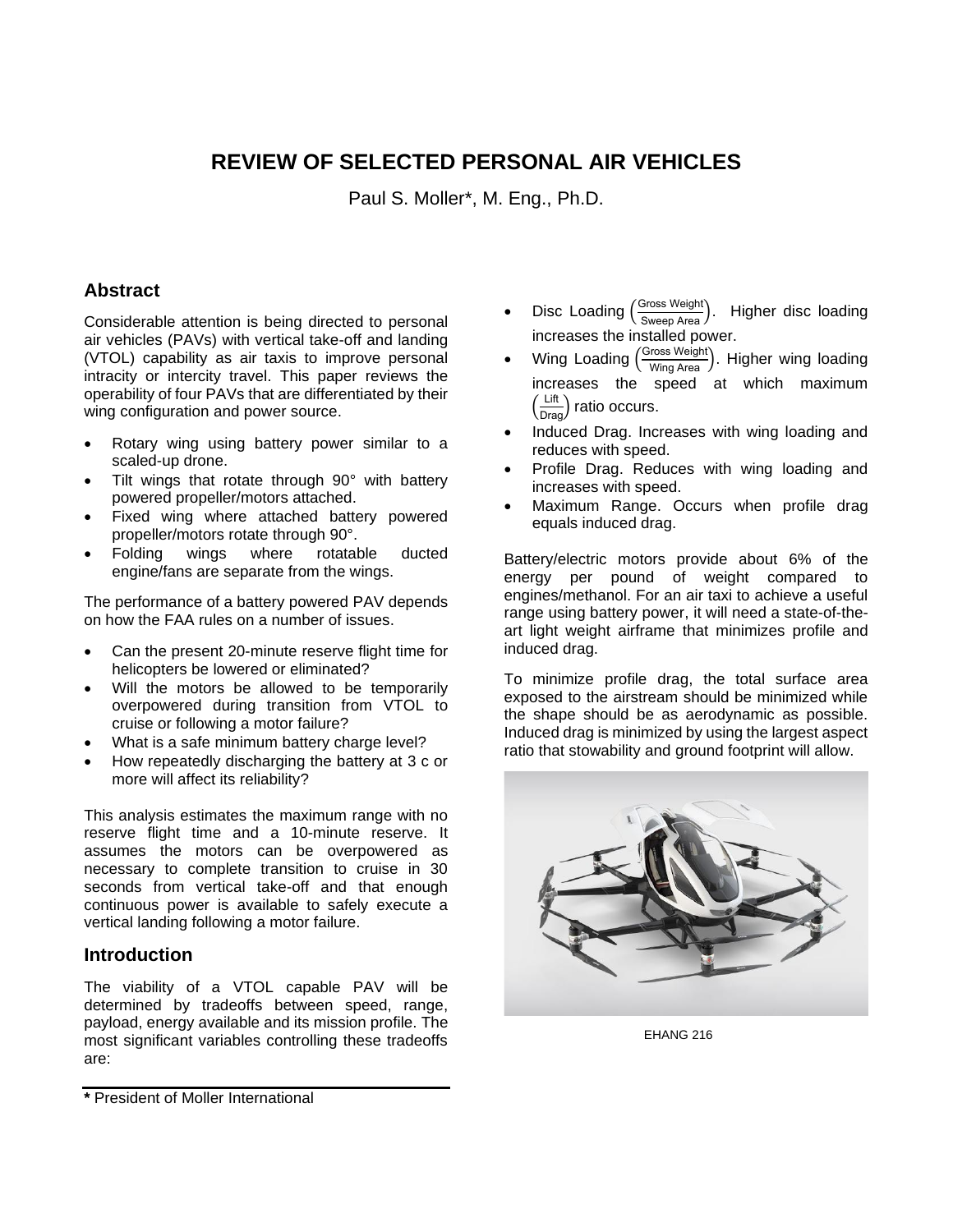## **Propulsion System Considerations**

Missing from this analysis due to lack of data is the Wisk "Cora" PAV, which has a propulsion system for VTOL that is separate from that for cruise. This propulsion system arrangement could allow propeller and motor efficiency to be maximized in both operating modes. It also could provide an easy hybrid option.



Airbus VAHANA

- The PAVs in this study use the same propulsion components for both VTOL and cruise and as a consequence, optimizing the propeller/motor or engine/fan design is significantly more complicated.
- The propeller thrust required during VTOL is up to ten times higher than that required for cruise. To accommodate this disparity, the number of operating powerplants is reduced during cruise.
- The stopped powerplants can minimize potential drag by folding the blades back like the Joby S4 or rotate the propellers about the vertical axis like the "Cora" where the blades are aligned with the airflow when stopped. Ducted fans that are imbedded in the airframe can be covered over during cruise.

If the PAV is to meet a noise ordinance, the tip speed of the open propellers may need to be below 400 ft/sec. This could require a gearbox between the motor and the propeller to minimize the motor weight, while the propeller will need a high solidity (propeller planform area divided by swept area) which increases the skin friction drag and could lower propeller efficiency.

PAVs can achieve pitch and roll control by changing the rotational speed of the propellers or fans if their rotational inertia is low enough. This can be achieved by using a large number of smaller propellers, which will also reduce the reserve power required in case of a motor failure.

Large high solidity propellers will require rapid pitch changes of the blades to provide effective pitch and roll control.



JOBY S4

- The weight of the propulsion system required to tolerate a motor or engine failure is dependent on the number of powerplants and how they are arranged.
- State-of-the-art electric motors [1] can double their power output when temporarily overpowered (2 minutes from cold). For high performance engines [2] or motors rated for continuous operation, the powerplant weight is about 0.6 lb./Kw. It is estimated that the weight of the remaining propulsion related components will range between 0.1 lb./Kw and 0.2 lb./Kw. A propulsion system weight of 0.75 lb./Kw is used in this analysis but could differ significantly between PAVs.

# **Airframe Considerations**

The airframe of a PAV will need to use composite materials to minimize weight. Fiberglass is the dominant composite material used in the light plane industry due to the high cost of carbon fiber and Kevlar composites. To help determine the projected weight of a PAV airframe, the weight of several similar class FAA approved airframes (empty weight minus power source) [3] is averaged. Since minimum weight is so critical with the low energy available from batteries, it is assumed that as much carbon fiber composite will be used as is effective in lowering airframe weight. From discussions with the designers of the Cessna TTI (Lancair Group) a consensus was reached that up to 50% carbon fiber composite by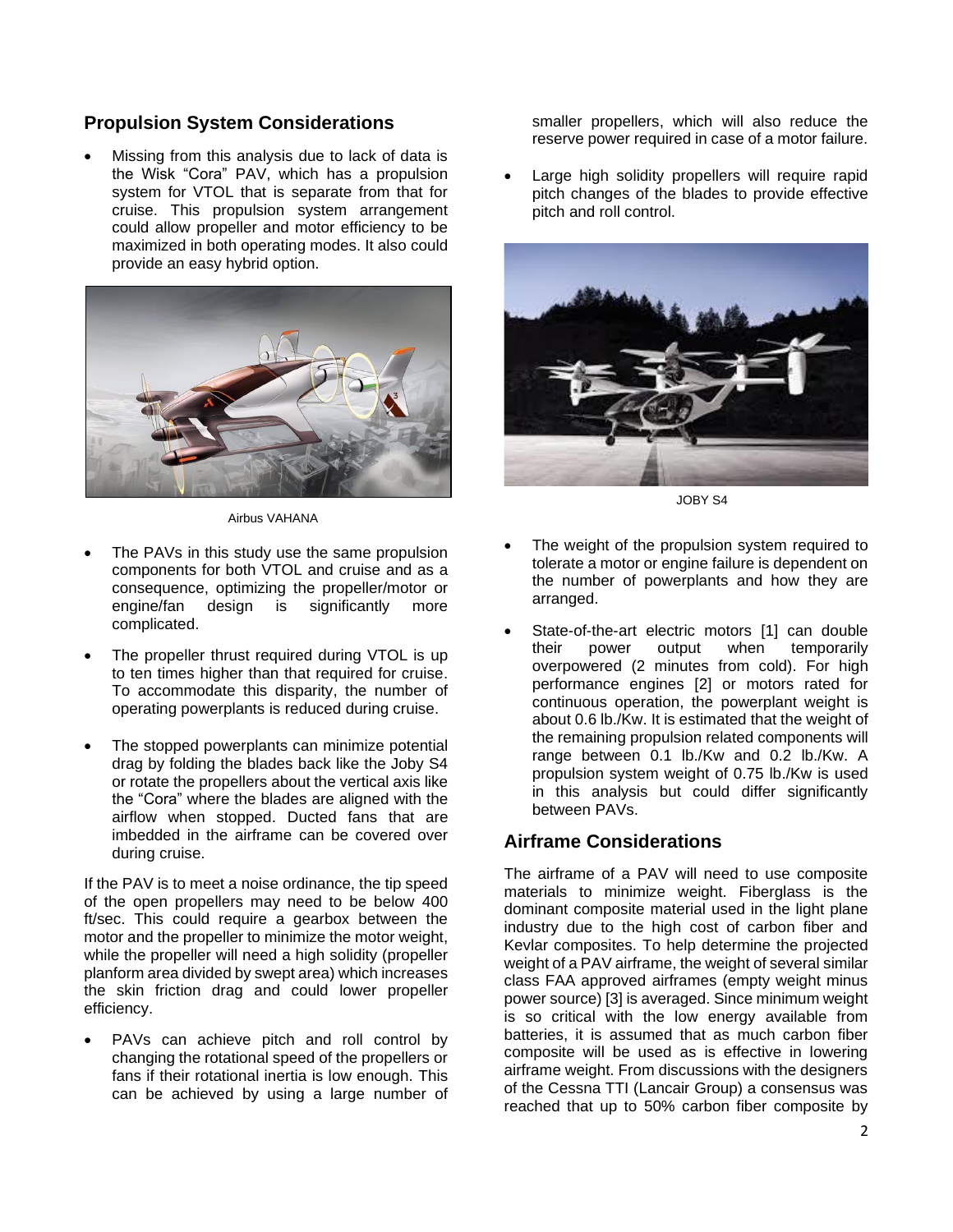weight could reduce airframe weight by up to 20%. It is estimated that the additional weight of the VTOL airframe and VTOL related components could offset this weight reduction for the five person airframes which contain very little carbon fiber. The two-person airframes cited have a high carbon fiber content and therefore, a 20% weight increase is added.

The two person PAV airframe is projected to weigh 650 lbs. while the five person PAV airframe is projected to weigh 1,784 lbs.



 $S$ KYCAR<sup>®</sup> 200

### **PAVs Being Analyzed**

The four PAVs being analyzed were chosen because they represent different credible concepts that have undergone some preliminary flight testing while specifications and projected performance data have been made available.

- Ehang 216. Similar to a large wingless drone, uses eight arms supporting sixteen battery powered counter-rotating propellers. It carries two persons.
- $A<sup>3</sup>$  Vahana (beta). Uses tandem wings that tilt through 90°. Each wing has four battery powered motor/propellers. It carries two persons.
- Joby S4. Uses one fixed wing on which four propellers tilt through 90° along with two tilting propellers on the fixed tail. It carries five persons.
- Skycar® 200. Uses six thrust generating ducts. Four rotate and are attached to the fuselage. Each has two counter rotating Rotapower® engine powered fans. Two ducts are imbedded in the airframe and each has a single engine/fan. It carries two persons.

### **Equations Governing PAV Performance**

The following equations [4] determine the power required during hover and cruise:

Momentum Equation:

Thrust = Drag =  $\rho_0 \times \sigma \times A_e (V_j^2 - V_j \times V_0)$ 

Energy Equations:

Horsepower = HP = 
$$
\frac{\rho_0 \times \sigma \times A_e}{1100 \times \eta}
$$
 (V<sub>j</sub><sup>3</sup> - V<sub>j</sub><sup>2</sup> × V<sub>0</sub>)

$$
\text{Drag} = \left(\frac{C_L}{\pi \times AR} \times \frac{C_{DW}}{C} \times \frac{A_W}{S}\right) \times \text{Lift} \ (W)
$$

**Where** 

$$
C_L = \frac{2W}{\rho_0 \times \sigma \times V_0^2 \times S}
$$

 $\overline{a}$ 

With drag known, power required for cruise is:

$$
HP = \frac{D \times Vo}{550 \times \eta}
$$

For Vο = 0 momentum and energy equations provide the HP required for the gross weight.

W= 14.23(σ x ρ<sup>0</sup> × A<sup>e</sup> ) 1/3× (HP ×η)2/3

This equation only applies to battery powered propulsion. For engine powered propulsion HP in the above equation is multiplied by (1.132σ-.132) to account for the power reduction with altitude.

The above equations show only the installed power needed for VTOL and do not account for the additional power required to maintain stability and control in windy conditions during VTOL and transition. It has been shown that in a 40-mph. wind that the minimum angular acceleration needed about the roll axis is 0.78  $rad/sec<sup>2</sup>$  [5]. This translates into a need for approximately 10% additional installed power. The actual control power required will depend on the location of the ducted fans or propellers relative to the center of gravity.

L/D max = 
$$
\left(\frac{\pi x AR x \in x S}{4 x C_{DW} x A_w}\right)^{1/2}
$$
 and occurs when

induced drag equals profile drag.

Where,

$$
W = \text{gross weight in lbs.}
$$

$$
\rho_0 = \text{standard air density} = 0.002378 \frac{\text{lb sec}^2}{\text{ft}^4}
$$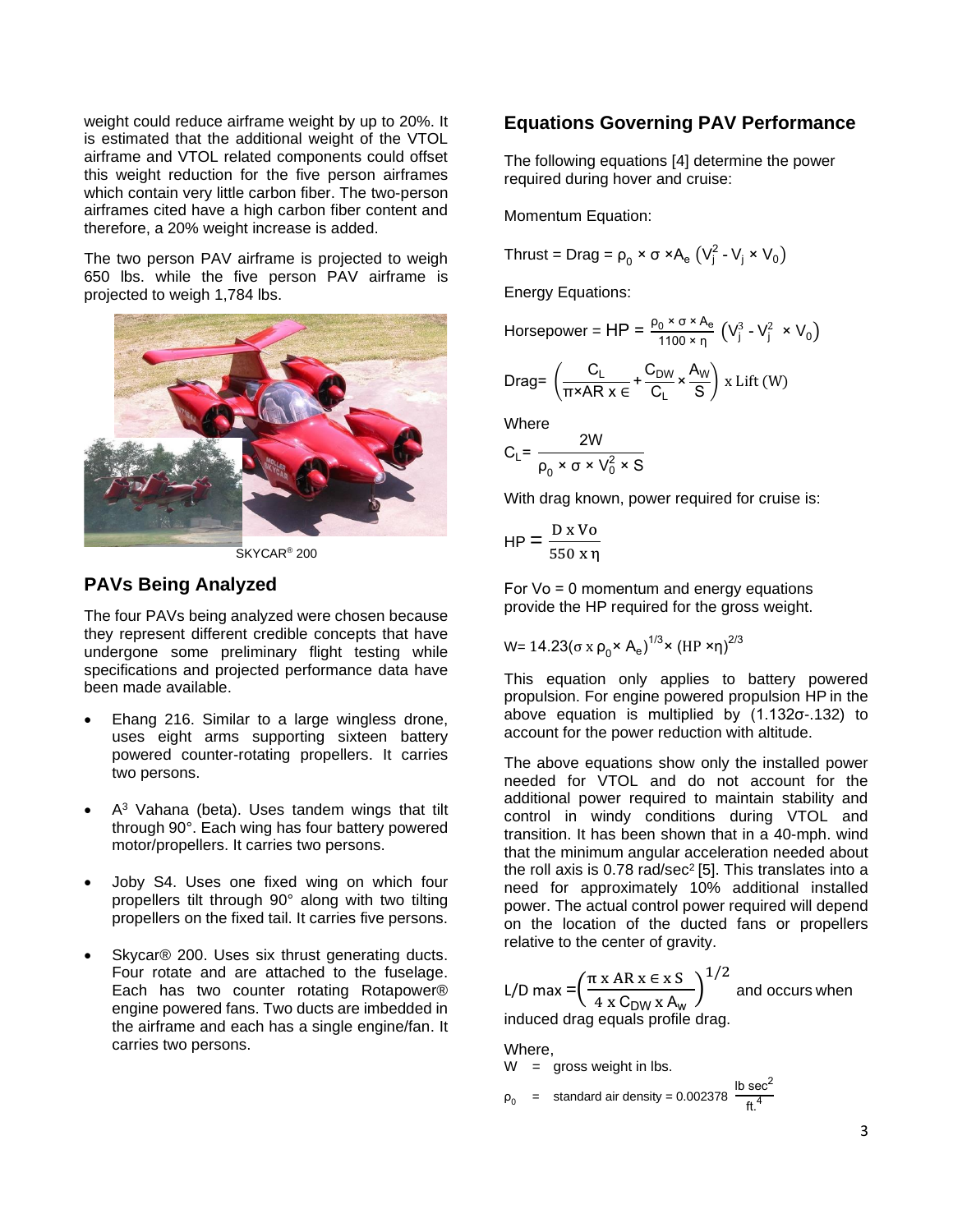$\sigma$  = air density ratio  $\frac{\rho}{\rho_0}$  = 0.93 (100° F and 5000 ft. altitude)

 $A_e =$ swept area of propellers  $\frac{3}{2}$  or exit area of ducted fans in ft<sup>2</sup>

HP = required horsepower

 $S =$  wing area in ft<sup>2</sup>

- $V_0$  = PAV's speed in feet per second
- $V_i$  = exit air velocity either downstream of propeller
- or at ducted fan exit in feet per second
- $AR =$ aspect ratio
- $\epsilon$  = span efficiency factor
- $A_w$  = wetted area of entire PAV except propellers or fans in  $ft^2$

 $C<sub>DW</sub>$  = profile drag coefficient based on wetted area. η = energy conversion efficiency between energy source and energy in the exiting air stream.

# **Energy Conversion Efficiency**

Conversion efficiency (η) provides a measure of the energy reduction between the energy source (HP) and the energy available to generate the required lift or thrust during VTOL and cruise. It is a function of battery efficiency, electric motor efficiency and propeller or ducted fan efficiency. This evaluation uses the best case for many of the estimated efficiencies.

# **Battery Efficiency**

Battery chemistry determines energy storage (Wh/kg), power output (W/kg), and internal resistance. The NMC battery used in the Joby S4 has a proven battery cycle life and can operate at discharge rates required for battery powered PAVs. The Vahana, Ehang and Skycar® use a LiPo battery where its low internal resistance would appear to make it a better choice once its reliability in this application is established. LiPo and NMC batteries can have an energy of up to 250 Wh/kg. However, packaging, cooling and life related concerns will reduce the net available energy. The NCA batteries in the Tesla electric car have a theoretical energy approaching 300 Wh/kg; however, due to packaging and cooling requirements the energy available is only 156 Wh/kg. Battery cooling requirements for a PAV will be much higher, because of the very rapid discharge rate. An energy of 150 Wh/kg is used in this analysis for all battery powered PAVs and likely to be optimistic.

# **Electric Motor Efficiency**

Electric motors can achieve a 95% efficiency for a specific operating condition. However, when used as the power source for both lift and thrust the average

efficiency could be significantly less. Motors utilized in cruise will be designed for cruise, while the other motors will be optimized for VTOL.

## **Propeller and Ducted Fan Efficiency**

Unducted propeller efficiency is unlikely to exceed 65% efficiency during VTOL [6], or 90% during cruise. Propeller efficiency for the Ehang during cruise is difficult to estimate; however, data for light helicopters operating at disc loading similar to the Ehang, undergo a known power reduction between take-off and cruise. The efficiency of ducted fans with fixed pitch can exceed 90% in VTOL and be almost maintained in cruise if duct exit area is reduced to achieve an internal air velocity that supports fan efficiency.

# **Overall Energy Conversion Efficiency**

η = ηbattery × ηmotor × ηpropeller

Ehang 216 during VTOL:  $\eta = 0.9 \times 0.85 \times 0.65 = 0.5$ Vahana during VTOL:  $\eta = 0.9 \times 0.85 \times 0.65 = 0.5$ Vahana during cruise:  $\eta = 0.95 \times 0.9 \times 0.9 = 0.77$ Joby S4 during VTOL:  $\eta = 0.90 \times 0.85 \times 0.65 = 0.5$ Joby S4 during cruise:  $\eta = 0.95 \times 0.9 \times 0.9 = 0.77$ Skycar® 200 during VTOL:  $η = 0.9$ Skycar® 200 during cruise η= 0.85

# **Analysis of Ehang 216**

The flight-tested maximum range is 9.9 miles at 81 mph [7]

VTOL power = 155.7 Kw (with 10% control power on a 100°F day at 5,000 ft. altitude).

The propulsion system uses sixteen motor/propellers which requires a 16% increase in installed power to tolerate an engine failure for a total of 180.6 Kw.

Data for light helicopters with a disc loading Gross Weight  $\frac{\text{Sross weight}}{\text{Sweep Area}}$  similar to the Ehang 216 show that minimum power occurs near 80 mph [8] where it reduces to ~ 60% of that required for VTOL.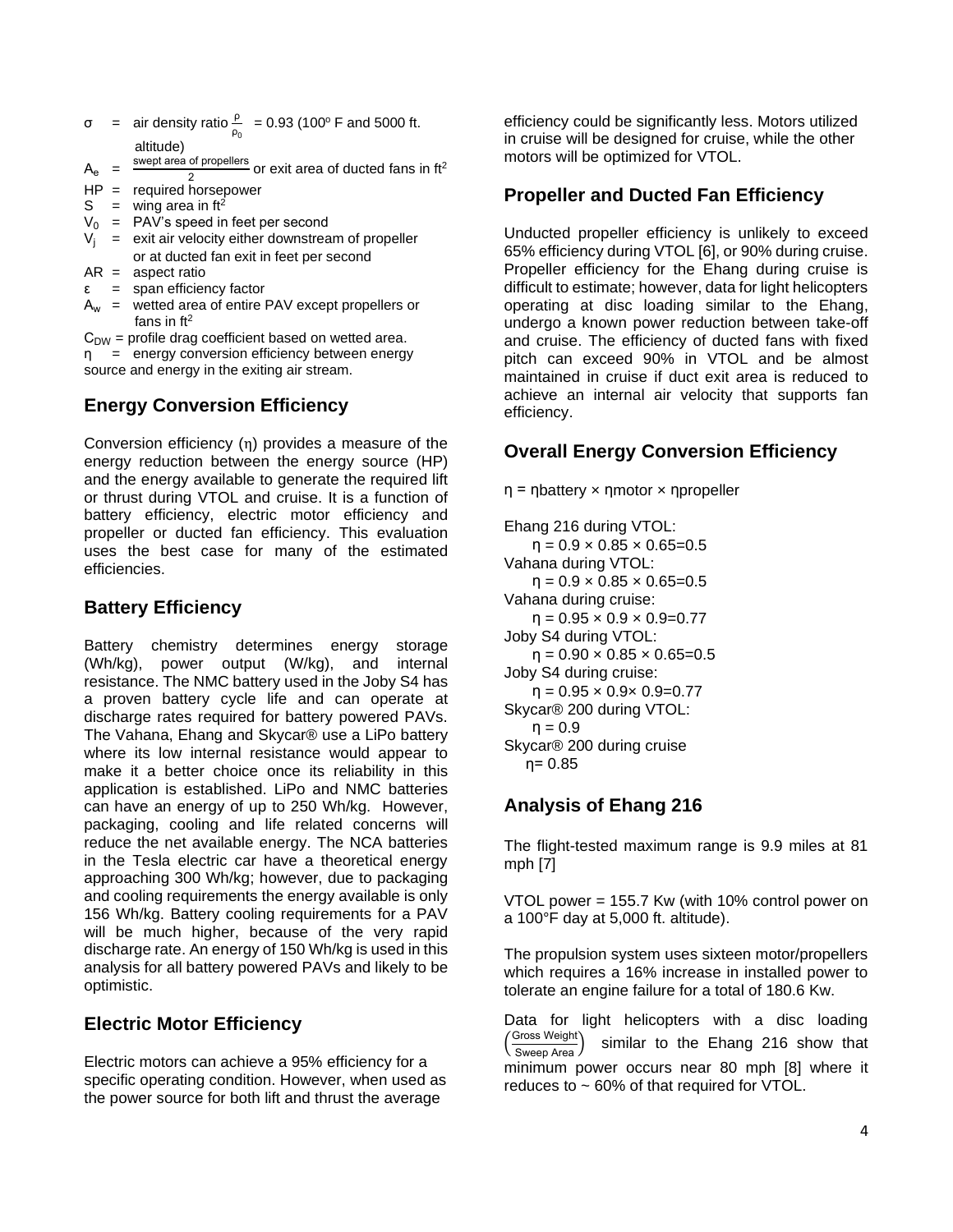Cruising power = 93.4 Kw

Where,  $Ae = 85$  ft<sup>2</sup> (one half total propeller swept area)  $W = 1,271$  lbs. Battery energy = 17.4 Kwh

# **Results:**

The energy required to cruise at 81 mph. for 9.9 miles is 11.4 Kwh, providing a 20% reserve to protect the payload and batteries and 2.7 Kwh to operate for one minute (2 x 30 seconds) at VTOL power requires a battery energy of 16.9 Kwh. This agrees with the Ehang installed battery energy. The Ehang's very short range is a consequence of its limited battery capacity and the low lift/drag ratio of rotary wing aircraft.

# **Analysis of the A<sup>3</sup> Vahana (beta)**

The maximum range design goal is 60 miles at 144 mph [9]

VTOL power = 277 Kw (with 10% control power on a 100°F day at 5,000 ft. altitude).

The Vahana uses eight motor/propellers that are evenly distributed. If a motor fails the remaining six operating motors would need to produce 320.4 Kw for a total installed power of 427 Kw.

L/D 13.1@ 144 mph. L/D max 14.1 @ 124 mph.

Cruising power =  $51.2$  Kw @144 mph.

Where,

 $S = 75$  ft<sup>2</sup> Aw =  $350$  ft<sup>2</sup>  $C<sub>DW</sub> = 0.0055$  (very clean design)  $AR = 7.3$ ε = 0.9 (tandem wings)  $W = 1,800$  lbs.  $A<sub>e</sub>$  = 76 ft<sup>2</sup> (one half total propeller swept area)

# **Results:**

With gross weight at 1,800 lbs.; payload at 450 lbs; airframe at 650 lbs; and propulsion system at 320 lbs. (0.75 lbs./Kw.) the battery weight is 380 lbs.

Battery specific energy = 25.9 Kwh at 150Wh/kg. With 20% reserve to protect payload and battery and 4.6 Kwh for one minute (2x30 sec) at VTOL power, the energy available is 16.1 Kwh. This would provide a maximum range of 45.3 miles at 144 mph with no reserve flight time. With 10-minute reserve at maximum L/D the range would reduce to 26.3 miles.

# **Analysis of Joby S4**

The maximum range design goal is 150 miles [10].

The wing tip propellers generate a 254 lb. down force on the wing during VTOL, which results in the need to generate 5,054 lbs. of lift during VTOL.

VTOL power = 785 Kw (10% control power on a 100°F day at 5,000 ft. altitude)

The Joby uses six motors/propellers that are evenly distributed. If a motor fails, the remaining four operating motors need to produce 962 Kw for a total installed power of 1443 Kw.

 $L/D$  max = 13.2  $@$  139 mph.

Cruise power required at L/D max=130.9 Kw

Where,

- $S = 137 ft<sup>2</sup>$
- $A_w = 762 \text{ ft}^2$
- $CD_W = 0.005$  (very clean design)
- $AR = 6.5$
- ε = 0.95
- $A<sub>e</sub>$  = 210 ft<sup>2</sup> (one half propeller sweep area)

 $W = 4,800$  lbs.

# **Results:**

With gross weight at 4,800 lbs; payload at 840 lbs.; airframe at 1,784 lbs; propulsion system at 1,082 lbs. (0.75 lb./Kw), the battery weighs 1,109.4 lbs. with a battery specific energy of 75 Kwh. Providing a 20% reserve and 12.1 Kwh for one-minute VTOL, the energy available is 48 Kwh and would provide a maximum range of 51 miles at 139 mph with no reserve. With 10-minute reserve at maximum L/D, the range reduces to 24 miles.

# **Analysis of Skycar 200**

The maximum range design goal is 500 miles at 200 mph.

VTOL power = 267 Kw. This includes 10% control power on a 100°F day at 5,000 ft. altitude.

Providing for an engine failure requires an installed power increase of 22% for a total of 326 Kw.

 $L/D \tQ$  200 mph = 7.5.

Cruise power =100 Kw.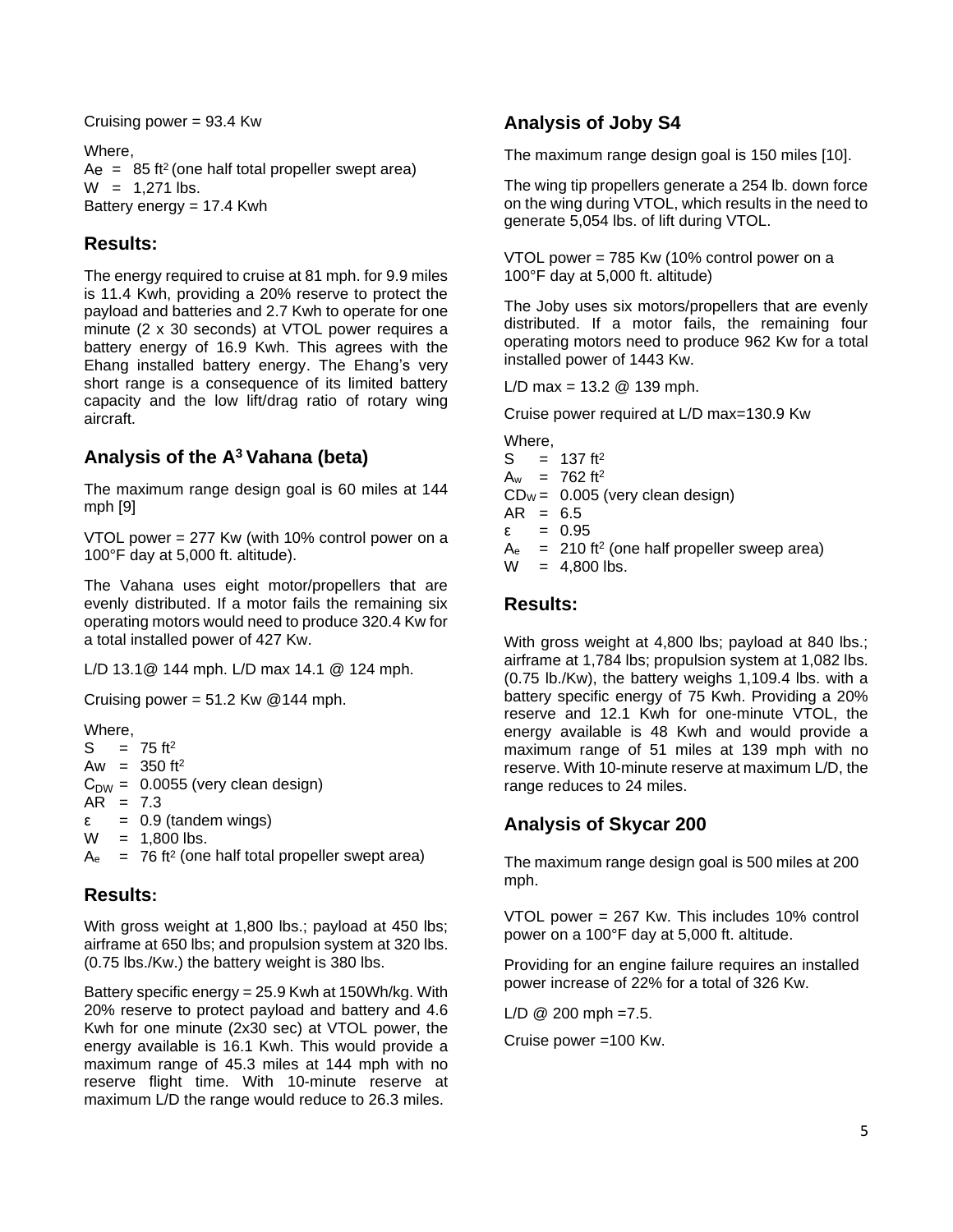Where,  $S = 58$  ft<sup>2</sup>  $A_w$  = 400 ft<sup>2</sup>  $CD_W = 0.005$  (very clean design)  $AR = 7$ ε = 0.9 (Swept back wing)  $W = 1,600$  lbs.  $A_e$  = 21 ft<sup>2</sup>

### **Results:**

With gross weight at 1,600 lbs., payload at 450, airframe at 650 lbs. propulsion system at 244 lbs. The weight available for fuel is 256 lbs. With SFC of 0.8 lb./Hp.hr (methanol) the maximum range is 521 miles at 200 mph with no reserve, or 510 miles with a 10 minute reserve at maximum L/D.

# **Factors Determining PAV Deployability**

### **Convenience**

Uber has been promoting the concept where air taxis would operate from a large Skyport located near the city center to provide air taxi service. The practicality of this approach was highly criticized in an article published by Curbed magazine [\(link\)](https://www.curbed.com/word-on-the-street/2018/5/17/17362908/uber-elevate-skyport-flying-car) [11] where the author makes a credible argument that a single centrally located Skyport will not work for a number of logistical reasons. In particular, getting to a large Skyport would still involve congested ground travel or alternatively numerous Skyports throughout a city to be useable.

To make a PAV accessible to the commuter at or near one's home or business, it should be able to land almost anywhere including a city curb or small parking lot. It must also meet the local ordinance for noise. These two requirements will have a major impact on the design. To land at the curb the PAV will need to be able to reduce its width to 10 feet or less prior to landing. This will require the wings to fold and the propulsion system to be separate from the wings. Disc loading will increase, which increases installed power and make using batteries more difficult.

### **Noise**

The noise generated by the PAV must meet certain standards depending on where it operates from. The primary sources of noise are the propellers or ducted fans and engine exhaust. Ducted fans can be much quieter than propellers for the same disc loading and tip speed due to the absence of tip vortex related noise. The maximum noise that is allowed in a residential area varies from city to city. In many cities a maximum short-term noise of 88 dBA at 25 feet is allowed, while somewhat longer-term noise cannot exceed 80 dBA [12].

- The Airbus Vahana and Ehang 216 use open propellers that operate at higher tip speeds and may not meet the 88-dBA limit. As an air taxi operating from the top of a high building, a noise level above 88 dBA is probably acceptable. In this case PAV size is also less critical.
- The Joby S4 uses a low tip speed propeller which could meet the 88-dBA limit.
- The Skycar® 200 must address both ducted fan and engine exhaust noise. Its low solidity fans use a relatively high tip speed to avoid gearboxes and to minimize rotating inertia. Because the fans are enclosed, they are very amenable to active noise control where the noise could potentially be reduced by over 30 dBA at the dominant frequency [13]. Exhaust noise is reduced by using a compound form of the Rotapower® engines [2]. Its double expansion cycle results in an exiting exhaust at nearer atmospheric pressure and consequently at a lower noise level. Modest additional silencing is projected to meet the 88-dBA noise limit.

### **Payload**

If the primary goal is to provide a much more convenient way to get to work or go shopping directly from home, a single person battery powered PAV would suffice for the vast majority of trips. Getting couples to a restaurant or to an entertainment center could be covered by a lesser number of two passenger PAVs. For longer trips and/or higher payloads, the PAV could be available in a hybrid or engine only version.

The increased complexity of larger PAVs carrying higher payloads could lead to a lengthy and costly FAA certification process. For example, the BA-609 VTOL aircraft, which is a commercial version of the proven military XV15, has been in development and certification for 25 years at a cost far exceeding one billion dollars.

A one person PAV weighing 1430 lbs. or less may meet one of the FAA requirements to be classified as light sport with its simpler certification process. FAA certification may be easier for a hybrid version because it would put less emphasis on the uncertainty surrounding battery power, which will be challenging when seeking FAA approval for the following reasons: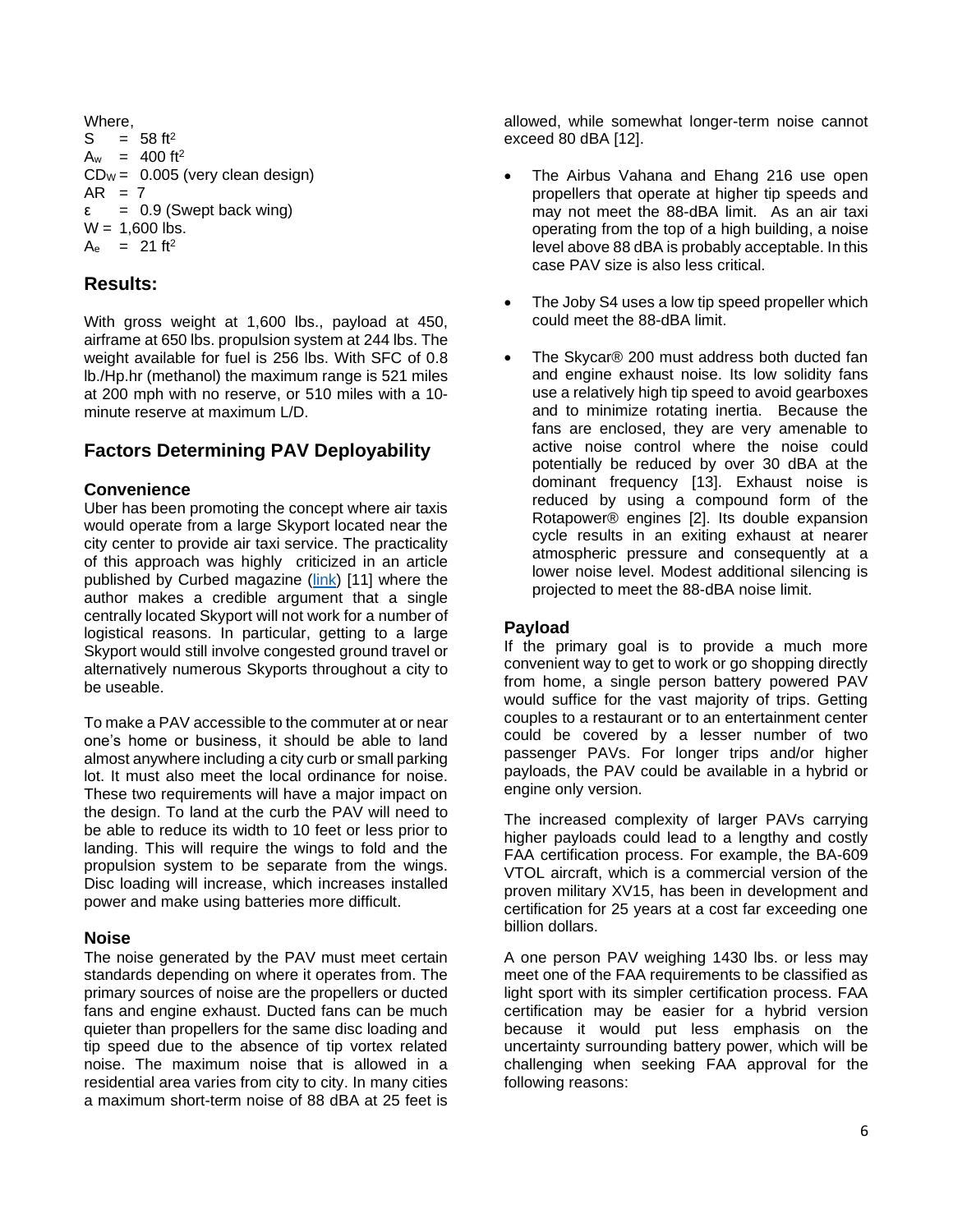- Difficulty in knowing the battery's condition.
- If and how much can the motors be the overpowered?
- What is the minimum level of battery charge that is allowed?
- How much reserve flight time is required?

#### **Safety**

The consequence of a powerplant failure during VTOL or transition to cruise is the dominant safety concern. From 1950 through the 1970's over fifty different VTOL aircraft were demonstrated. Most had a single engine while some had two engines. Many lives were lost due to engine or critical component failure. Inherent in any VTOL capable aircraft is the need to have many powerplants producing a surplus of power, which when evenly distributed will allow a safe powerplant failure on a hot day at altitude.

The figure below shows the increase in installed power required to maintain safe flight following the failure of a single powerplant during VTOL. This is shown as a difference between the color symbols and the corresponding color lines. It ranges from 84% for the six powerplant Joby S4 down to 16% for the sixteen-powerplant Ehang 216. Historically, very few of the many experimental VTOL aircraft shown could operate safety above the minimum power black line.



Drones benefit from their small size centered around the use of many smaller propellers in place of a larger one. This results in propellers with a lower rotational inertia allowing the propeller rpm to be changed quick enough to provide pitch and roll control. As a result, software replaces hardware. A PAV with larger propellers like the helicopter with its large rotor, needs complicated blade pitch control and numerous gear boxes. This leads to many critical moving parts, increasing cost and reducing reliability.

Depleting the battery energy or fuel supply would be catastrophic because making a dead stick landing would be very difficult due to the PAV's high stall speed. In recent years dozens of lives have been saved by an airframe parachute. This should be mandatory on all PAVs.

Achieving fool-proof redundancy for both powerplants and flight control systems will be the key to establishing public confidence in pilotless personal air vehicles.

### **Other PAVs that were Reviewed**

**Joby S2** is a very well thought out design with a range that surpasses any other two-person battery powered PAV where specifications were available, The Joby's 103-mile range at 98 mph is a result of its high aspect ratio wing and clean design. The use of twelve well distributed motors allows it to tolerate a motor failure with a small increase of installed power.

**Wisk Cora** is a very credible design. It uses separate lift and propulsion systems. As a result, transition from VTOL to cruise is simplified by the use of fixed position lifting propellers. Consequently, maximum propulsion efficiency is able to be achieved during both take-off and cruise. The Cora is advanced in its path towards FAA certification and therefore it is notable that this two-person PAV has a much higher gross weight than that predicted for the Vahana. This could be due, in part, to the Cora's higher profile drag, provision for a 10-minute reserve flight time and separate motor for cruise thrust. The Cora specifies a modest range of 62 miles at 110 mph., which adds to its credibility.

The Kitty Hawk design team developed the Cora prior to its acquisition by Wisk. The team seems to have realized how sensitive PAV performance is to payload and have chosen to concentrate on their single person Heaviside. While the performance of the Heaviside has yet to be verified, a range of 55 miles at 220 mph or 100 miles at 180 mph has appeared in the press.

**Lilium** cannot be considered a credible design for a number of reasons, including its unrealistically low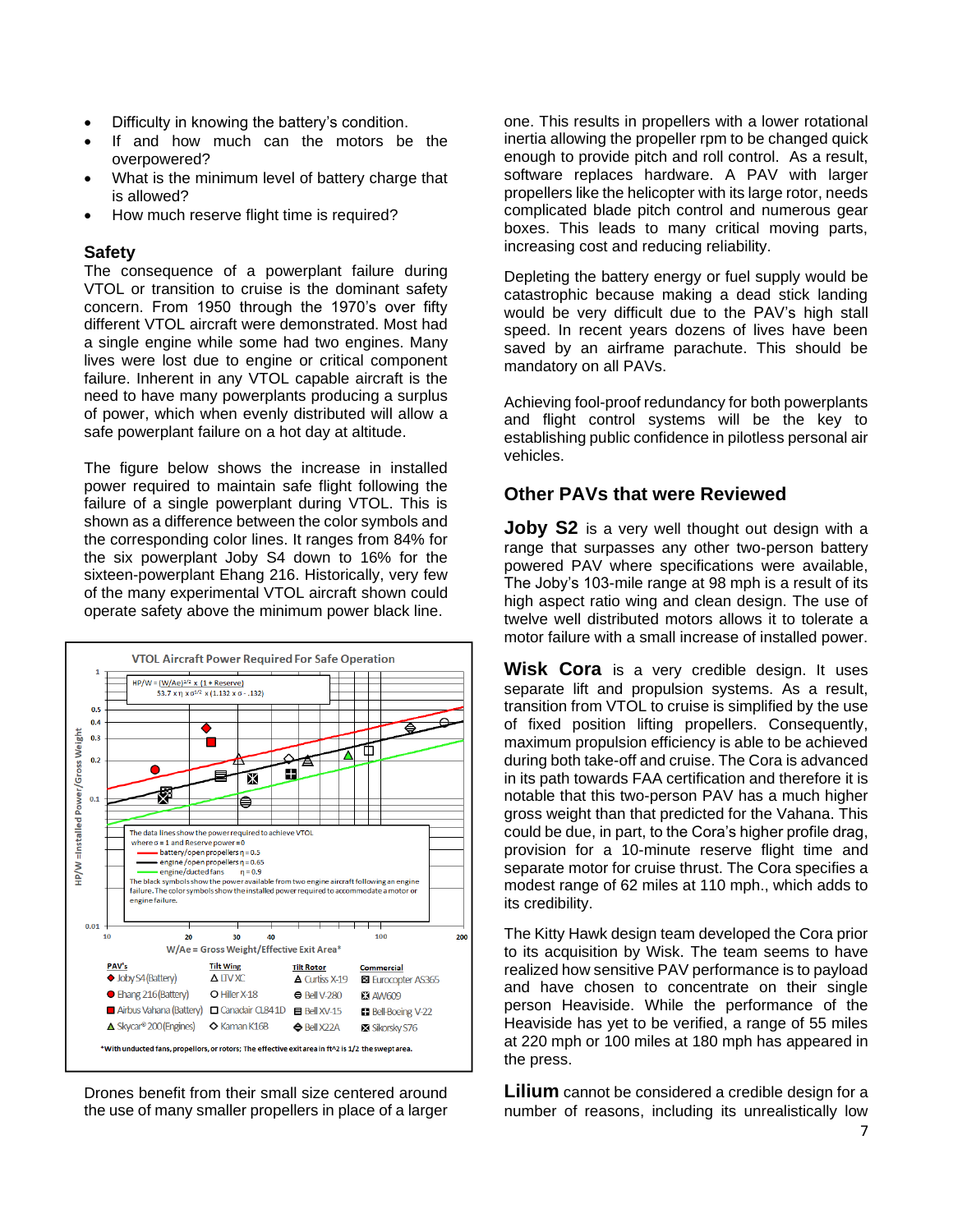gross weight, very high disc loading, large-wetted area, and high drag coefficient. The Lilium disc loading is ten times higher than other PAVs and will require three times more power to take-off. During cruise many of its ducted fans will need to be stopped and feathered while the remaining fans will need variable pitch to maintain propulsion efficiency. The exposed ducts and feathered fans will have a large wetted area, while the feathered fans and nonfunctioning ducts will generate high drag. Despite these performance limiters, Lilium's two person PAV claims an outrageously longer range and higher speed than other far more credible designs. Its fiveperson version is even less credible since battery powered PAVs become less viable as they scale up.

### **Future Personal Air Travel**

The US population makes 1.1 billion vehicle trips per day with an average duration of 55 minutes [14]. This means that 40 million vehicles are in operation at the same time. If evenly spaced up to a 10,000 feet altitude, they would be over one-half mile apart. This benign environment will make pilotless PAVs far easier to implement than the ground-based driverless cars currently under development. The following figure adapted from [15] suggests a future where personal intercity travel may be done mostly by PAVs utilizing the relatively unused airspace above us.



The status of airway infrastructure is not quantifiable like canals, railways, and highways. However, passenger use has historically followed the infrastructure status of the various transportation systems. For that reason, passenger usage is chosen as a surrogate for airway infrastructure status.

### **Conclusions**

• The Ehang's maximum claimed range (no reserve flight time) is borne out in this analysis. Like all rotating wing aircraft its low lift to drag

ratio accounts for its very short range. The Ehang design is very tolerant of a motor failure.

- The Vahana at its specified gross weight of 1800 lbs. could not meet its designed range (no reserve flight time). However, at a gross weight of 1925 lbs. it could. To provide a 10-minute reserve flight time the gross weight would have to increase to 2350 lbs.
- The Joby S4 is an elegant design that would be relatively quiet during its operation. To meet its specified maximum range, while tolerating a motor failure, could require a battery with a specific energy that is 2.5 times higher than any that currently exists. In a hybrid configuration the Joby should be able to achieve a 500-mile range with a 10-minute reserve flight time and full payload.
- The Skycar® achieves its longer range by using methanol as an energy source with 43 times more useful energy per pound than a battery. Key to its performance is the methanol fueled Rotapower® engine that can produce three horsepower per pound and 200 Hp per cubic foot. The Skycar® propulsion system is mounted on the fuselage, which allows VTOL with folded wings. This makes curbside operations from one's home or business possible.
- The battery powered PAV that is most likely to dominate personal airborne mobility is a oneperson version with a range approaching 100 miles. It should be able to land at the curb near one's home or business and may include hybrid propulsion to eliminate battery charging downtime and improve range.
- It should be straight forward to convert a battery powered PAV to a hybrid configuration. For a version like the Cora, the single thrust motor would be replaced by an engine. For others where the motors provide both thrust and lift like the Vahana and Joby, two of the motors would be replaced by engines.
- To achieve convenient widespread personal use, the PAV should be quiet (below 88 dBA at 25 ft.) and able to land almost anywhere. To do so, it will need to reduce its width to 10 feet or less prior to landing. This may require folding wings and a propulsion system that is separate from the wings. This could result in a higher disc loading and make it more difficult to operate on batteries alone.